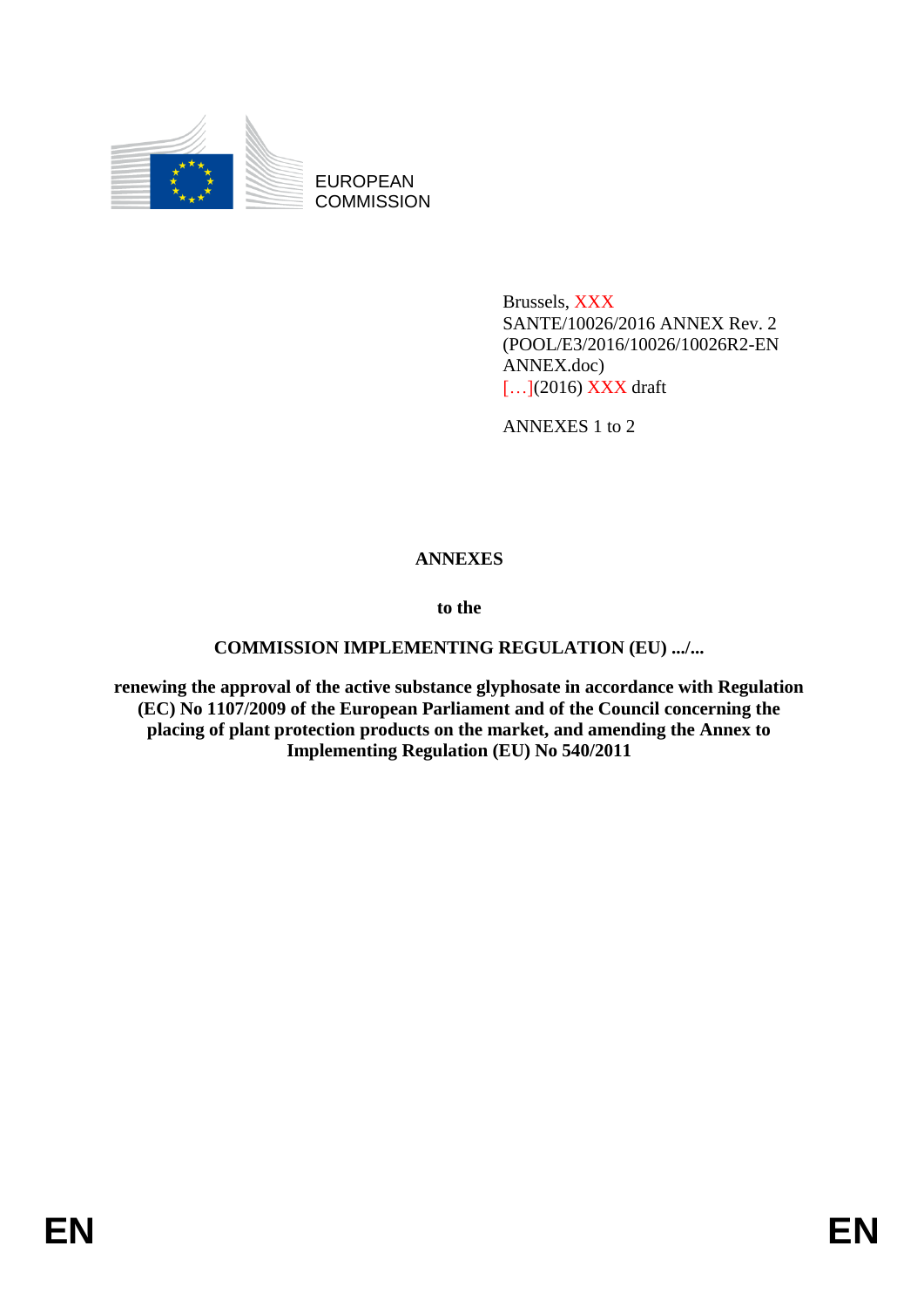| <b>Common Name,</b><br><b>Identification Numbers</b> | <b>IUPAC Name</b>                     | Purity <sup>1</sup>                                                                                                     | Date of approval | <b>Expiration of</b><br>approval | <b>Specific provisions</b>                                                                                                                                                                                                                                                                                                                                                                                                                                                                                                                                                                                                                                                                                                                                                                                                                                                                                                                                                                                                                                                                                                                                                                                                                                                                                               |
|------------------------------------------------------|---------------------------------------|-------------------------------------------------------------------------------------------------------------------------|------------------|----------------------------------|--------------------------------------------------------------------------------------------------------------------------------------------------------------------------------------------------------------------------------------------------------------------------------------------------------------------------------------------------------------------------------------------------------------------------------------------------------------------------------------------------------------------------------------------------------------------------------------------------------------------------------------------------------------------------------------------------------------------------------------------------------------------------------------------------------------------------------------------------------------------------------------------------------------------------------------------------------------------------------------------------------------------------------------------------------------------------------------------------------------------------------------------------------------------------------------------------------------------------------------------------------------------------------------------------------------------------|
| Glyphosate<br>CAS No 1071-83-6<br>CIPAC No 284       | $N-$<br>(phosphonomet)<br>hyl)glycine | $\geq$ 950 g/kg<br>Impurities:<br>Formaldehyde,<br>less than $1$ g/kg<br>N-Nitroso-<br>glyphosate, less<br>than 1 mg/kg | 1 July 2016      | 30 June 2025                     | For the implementation of the uniform principles, as referred<br>to in Article 29(6) of Regulation (EC) No 1107/2009, the<br>conclusions of the review report on glyphosate, and in<br>particular Appendices I and II thereof, shall be taken into<br>account.<br>In this overall assessment Member States shall pay particular<br>attention to:<br>— the protection of operators,<br>— the risk to non-target terrestrial vertebrates,<br>— the risk to non-target terrestrial plants,<br>- the risk to diversity and abundance of non-target terrestrial<br>arthropods and vertebrates via trophic interactions.<br>Conditions of use shall include risk mitigation measures,<br>where appropriate.<br>Member States shall ensure equivalence between the<br>specifications of the technical material, as commercially<br>manufactured, and those of the test material used in the<br>toxicological studies.<br>The applicant shall submit confirmatory information as regards<br>the absence of endocrine disrupting properties that may cause<br>adverse effect in humans to the Commission, the Member<br>States and the Authority by 1 August 2016.<br>Member States shall ensure that plant protection products<br>containing glyphosate do not contain the co-formulant POE-<br>tallowamine (CAS No 61791-26-2). |

**ANNEX I**

 $\frac{1}{1}$ 

Further details on identity and specification of active substance are provided in the review report.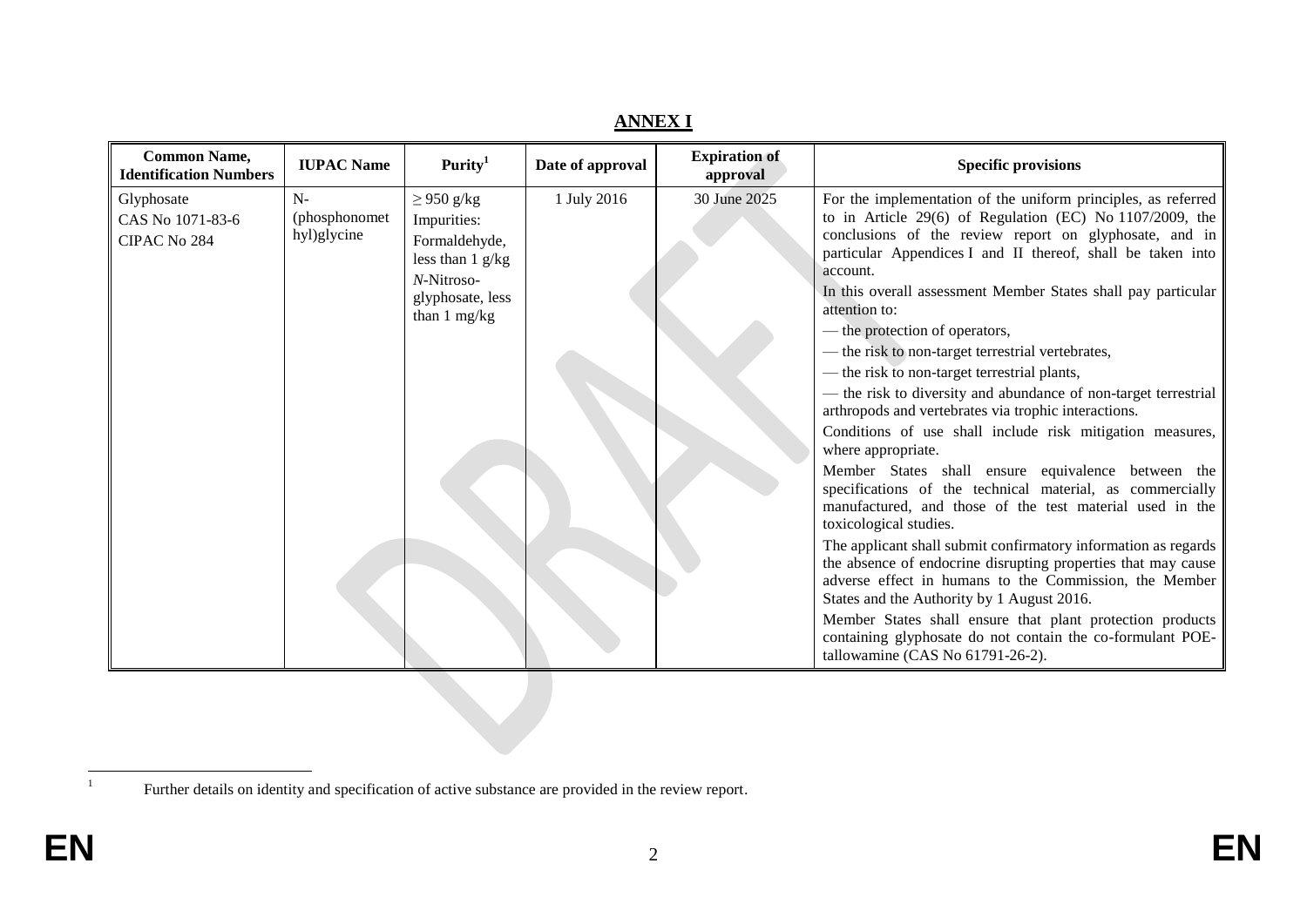## **ANNEX II**

The Annex to Implementing Regulation (EU) No 540/2011 is amended as follows:

- (1) in Part A, entry 25 on glyphosate is deleted;
- (2) in Part B, the following entry is added:

|     | <b>Common Name,</b><br><b>Identification</b><br><b>Numbers</b> | <b>IUPAC Name</b>                    | Purity <sup>2</sup>                                                                                                                      | Date of<br>approval | <b>Expiration of</b><br>approval | <b>Specific provisions</b>                                                                                                                                                                                                                                                                                                                                                                                                                                                                                                                                                                                                                                                                                                                                                                                                                                                                                                                                                                                                                                                                                                                                                                                             |
|-----|----------------------------------------------------------------|--------------------------------------|------------------------------------------------------------------------------------------------------------------------------------------|---------------------|----------------------------------|------------------------------------------------------------------------------------------------------------------------------------------------------------------------------------------------------------------------------------------------------------------------------------------------------------------------------------------------------------------------------------------------------------------------------------------------------------------------------------------------------------------------------------------------------------------------------------------------------------------------------------------------------------------------------------------------------------------------------------------------------------------------------------------------------------------------------------------------------------------------------------------------------------------------------------------------------------------------------------------------------------------------------------------------------------------------------------------------------------------------------------------------------------------------------------------------------------------------|
| 'XX | Glyphosate<br>CAS No 1071-83-6<br>CIPAC No 284                 | $N-$<br>(phosphonometh<br>yl)glycine | $\geq$ 950 g/kg<br>Impurities:<br>Formaldehyde,<br>less than $1 \frac{g}{kg}$<br>$N\text{-Nitroso-}$<br>glyphosate, less<br>than 1 mg/kg | 1 July 2016         | 30 June 2025                     | For the implementation of the uniform principles, as referred<br>to in Article 29(6) of Regulation (EC) No 1107/2009, the<br>conclusions of the review report on glyphosate, and in<br>particular Appendices I and II thereof, shall be taken into<br>account.<br>In this overall assessment Member States shall pay particular<br>attention to:<br>— the protection of operators,<br>- the risk to non-target terrestrial vertebrates,<br>— the risk to non-target terrestrial plants,<br>— the risk to diversity and abundance of non-target terrestrial<br>arthropods and vertebrates via trophic interactions.<br>Conditions of use shall include risk mitigation measures,<br>where appropriate.<br>Member States shall ensure equivalence between the<br>specifications of the technical material, as commercially<br>manufactured, and those of the test material used in the<br>toxicological studies.<br>The applicant shall submit confirmatory information as regards<br>the absence of endocrine disrupting properties that may cause<br>adverse effect in humans to the Commission, the Member<br>States and the Authority by 1 August 2016.<br>Member States shall ensure that plant protection products |

Further details on identity and specification of active substance are provided in the review report.

 $\frac{1}{2}$